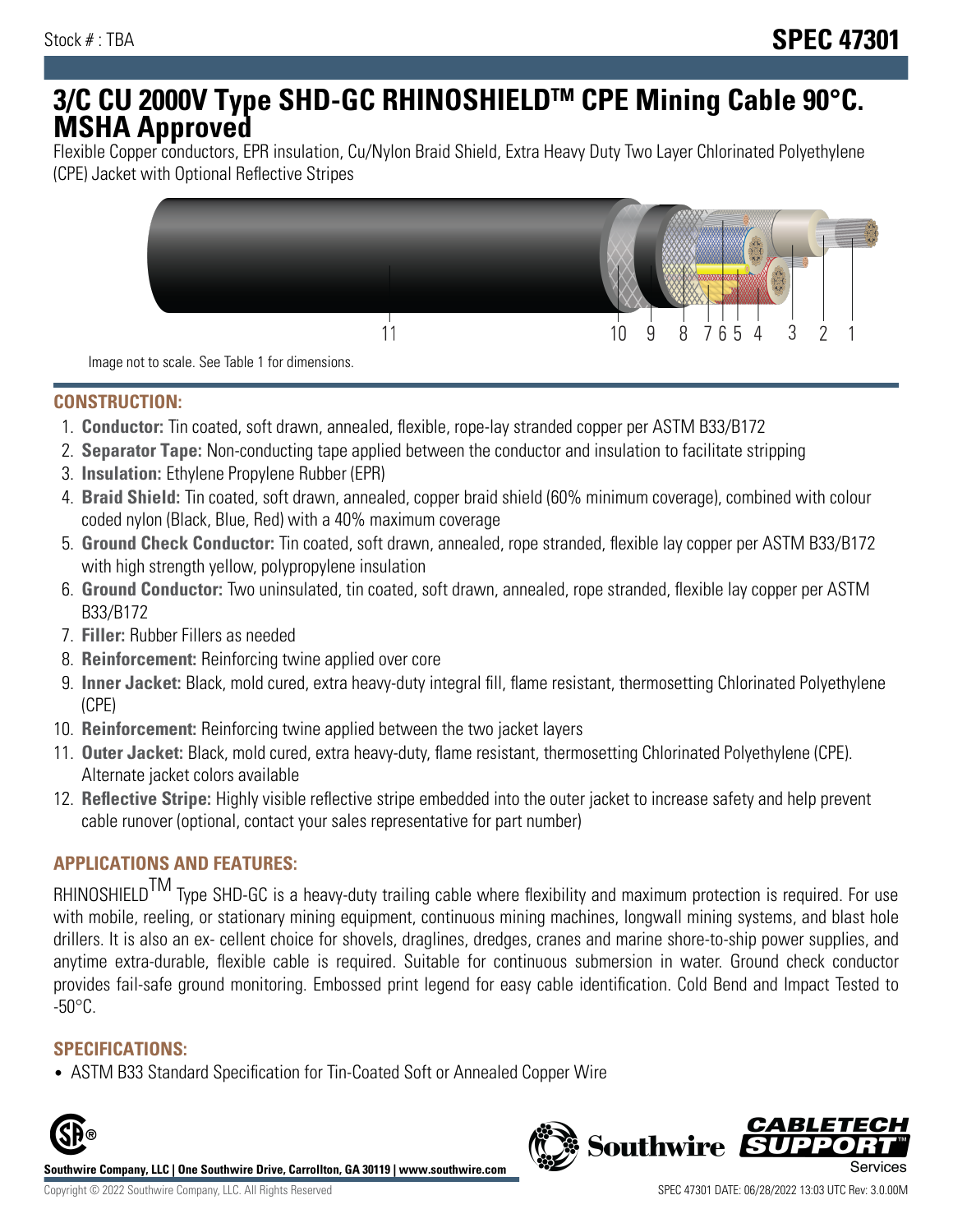- ASTM B172 Standard Specification for Rope-Lay-Stranded Copper Conductors Having Bunch-Stranded Copper Conductors
- ICEA S-75-381 Portable and Power Feeder Cables for Use in Mines
- CSA Listed File # LL65300 FT1, FT4, FT5 CSA C22.2, No. 96 Portable Power Cables
- MSHA listed: passes MSHA flame test
- Meets or exceeds ICEA requirements as applicable for ICEA S-75-381/NEMA WC 58, ASTM B-3

#### **SAMPLE PRINT LEGEND:**

SOUTHWIRE(R) RHINO(TM) BRAND CABLE XX AWG CU 3/C EPR TYPE SHD-GC 2000V -50C 90C SR CSA LL90458 FT1 FT4 FT5 MASTER-DESIGN P-07-KA140005-MSHA